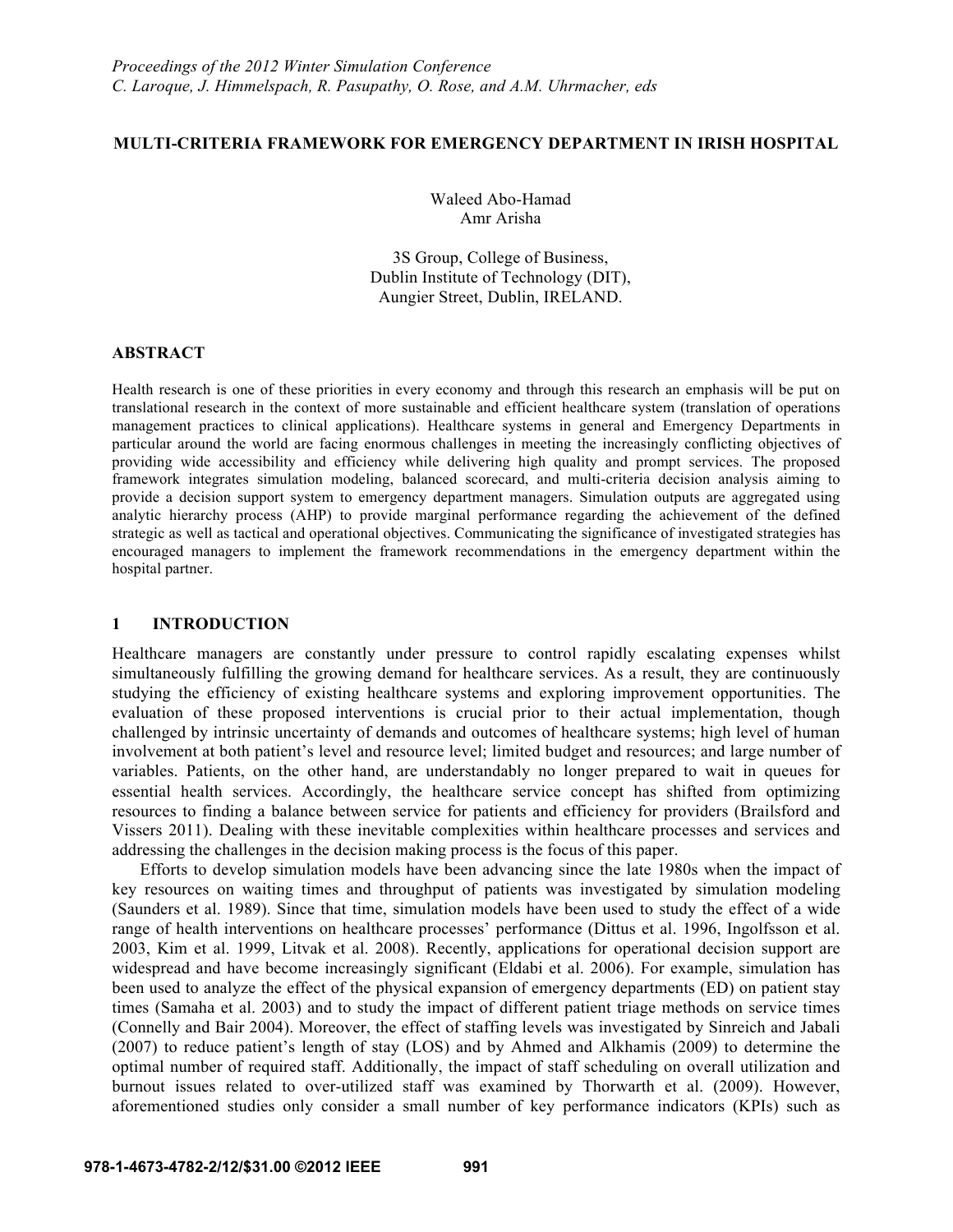waiting time and LOS, while other performance measures such as resource utilization, productivity, and layout efficiency are rarely considered. Moreover, linking these KPIs to the international standard and national metrics is mostly neglected. On the other hand, the balanced scorecard (BSC), pioneered by Kaplan and Norton (1992), is a systematic methodology that uses strategy-linked leading and lagging performance measures and actions for planning and implementing an organization's strategy (Kaplan and Norton 2001). With many successful implementations at different organizations, BSC is considered as a popular model and effective means for performance management and strategy execution. Furthermore, the BSC concept has been modified and successfully developed at different types of healthcare organizations (Zelman et al. 2003). Yet, the BSC performance measures are interacting among themselves simultaneously, influencing each other in a complex relationship network, often under conditions that involve randomness, and requires the observation and evaluation of numerous decision criteria. Therefore, a structured technique is needed for dealing with problems with multiple and complex criteria influencing decision making (Saaty 1990, Dyer et al. 1992, Liberatore and Nydick 2008).

 The objective of this paper is to develop a simulation-based decision support framework to improve planning and efficiency of healthcare processes. A real-world case study of an emergency department in one of the largest university hospitals in Dublin is investigated in order to enhance patients' experience using the proposed framework.

# **2 PROPOSED METHODOLOGY**

The key components of the integrated decision support framework for healthcare managers and planners to use in a practical and reflective way is presented in Figure 1.



Figure 1: An overview of the integrated framework proposed

 Though limitations of BSC, in terms of its measurement capabilities, can be resolved by its integration with simulation (Ismail et al. 2010), there are still challenges in the selection of the *key* performance measures. The selection of these measures is challenged by the split between different views about the KPIs. Furthermore, the number of performance indicators (i.e., criteria) delays the evaluation and analysis of the results. This is due to the fact that some of these criteria are of a conflicting nature and oppose each other. Multi-criteria decision analysis (MCDA) tools play a great role addressing these challenges. In the design phase of the BSC, MCDA methods can be applied for the selection of appropriate performance measures, where decision-makers can evaluate and prioritize competitive performance measures (i.e., multiple-criteria). The selected performance measures are represented in a *value tree* that represents the selected key performance indicators. Following the KPIs selection, the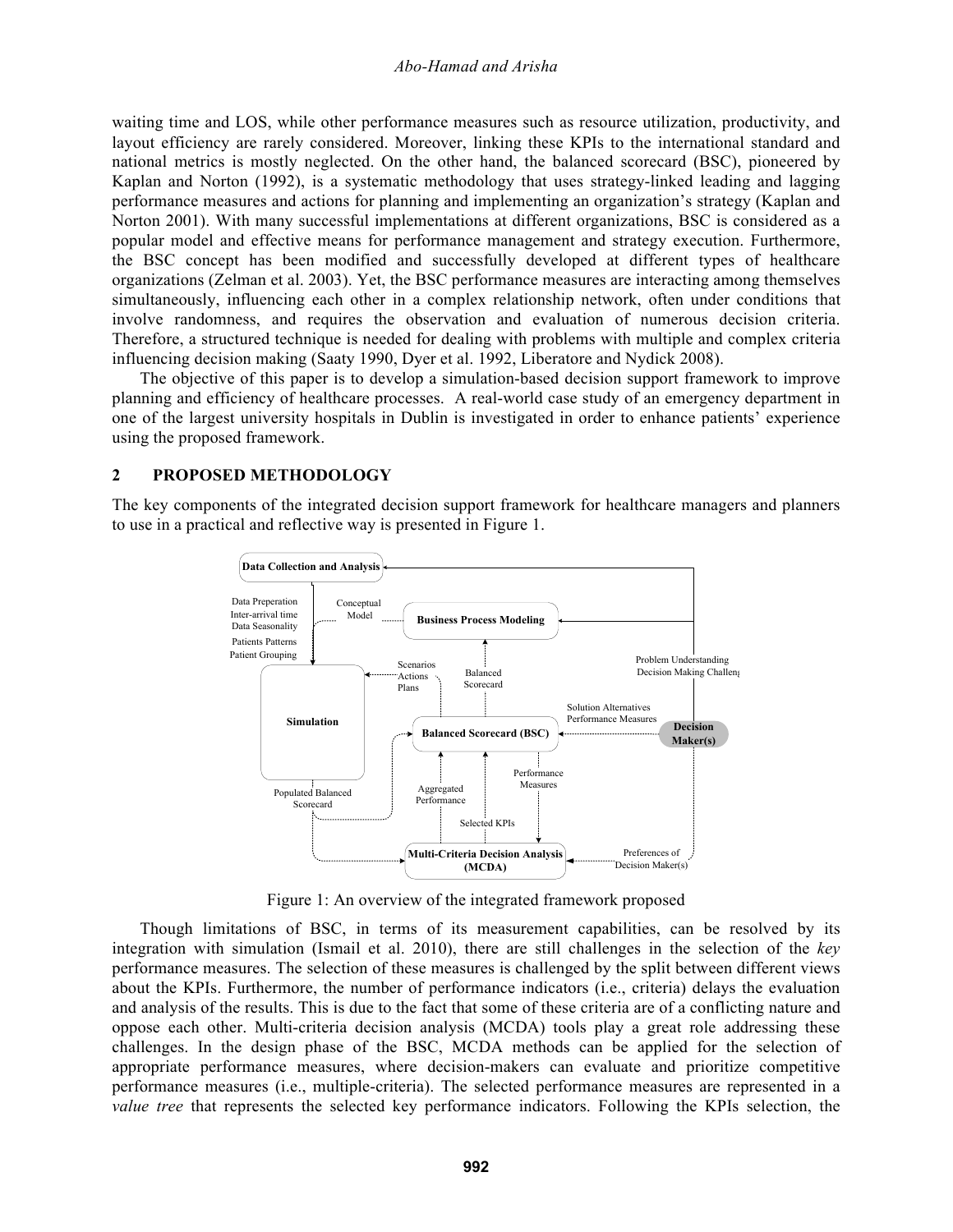resulting value tree is passed to the simulation model in the form of balanced scorecard. Due to the large number of performance indicators in the populated BSC, MCDA can effectively aggregate the marginal performance of the indicators considering the preferences of the decision makers regarding the achievement of the defined strategic objective. This dual usage of MCDA within the integrated framework can contribute greatly in the decision making process and in making informed decisions for improving and managing healthcare business process.

## **3 FRAMEWORK IMPLEMENTATION**

### **3.1 An Emergency Department – A Case study**

The university hospital partner in this paper is one of the leading university hospitals in the Republic of Ireland. This 570-bed hospital provides secondary, specialized, and tertiary healthcare services, with a 24hr "on-call" ED which services over 55,000 patients annually. The department has officially, 13 monitored trolley spaces; 3 of these trolley spaces (resuscitation area) are reserved for major trauma and critical care patients. The ED also has an ambulatory care area with a capacity of six trolley spaces. Two triage rooms are also provided by the ED. Five distinct areas can be identified: a waiting room for walk-in patients waiting for triage, a diagnostics area (e.g. X-Ray), an ambulatory care unit area (ACU), a ED resuscitation area (CPR) and an ED major assessment area. Patients arrive by ambulance – usually in a critical condition – are routed directly to the resuscitation area, while patients who require their conditions to be monitored stay in the major assessment area. The ambulatory care area is for patients suffering from abdominal pain, headache, limb problems, wounds, head injuries, and facial problems (amongst all other ambulant patients).

 As a 24hr department, the ED has eleven nurses during the day and nine nurses at night which collectively are divided into six types of nurses; Advanced Nurse Practitioner (ANP), triage nurse, resuscitation nurse, respiratory nurse, majors/minors nurse, and healthcare assistant. Physicians (excluding the 3 Consultants who provide shop floor cover between 9-5 or 8-8 with 24/7 on-call provision), referred to as non-consultant hospital doctors (NCHD), are divided into three types: registrar/specialist registrar (i.e., receiving advanced training in a specialist field of medicine in order eventually to become a consultant), Senior House Officer (SHO) (i.e., a junior doctor undergoing training within a certain speciality), and intern that are distributed as follows when the roster allows: three registrars per day with a 10hr shift starting at 8am, 12pm, and 10pm; two interns with a one shift per day from 8am to 5pm Monday to Friday; and overlapping shifts of SHOs during the day to make it possible to have more than one SHO at specific time (i.e. from 2 to 6 SHOs during the day).

 According to the task force report in 2007 (HSE 2007), the overall ED physical space and infrastructure is inadequate. Additionally, the partner hospital is operating at approximately 99% occupancy, with resultant difficulty in accommodating surges in numbers of ED admissions. This is often aggravated by delays in patient transfer to critical care such as intensive care unit (ICU) beds. The ED figures show a clear evidence of overcrowding with an average of 17% of patients leaving the ED before being seen. Moreover, the average time from registration to discharge is 9.16 hrs with 2.58 hrs standard deviation, i.e. 3.16 hrs over the 6hrs nation target set by health service executive (HSE) in Ireland. Also, the average time from registration to acute admission is 21.3 hrs with a standard deviation of 17.2 hrs, which is 15.3 hrs above the national metric. Obviously, patients to be admitted usually experience a longer LOS than discharged patients due to the delays which can occur between admission referral by an ED doctor, bed allocation, and patient transfer from ED to the allocated bed. Therefore, the introduction of the proposed framework has the potential to model and manage the aforementioned complexities in a cost neutral, safe and controlled environment, without the need to implement risky and potentially costly change prematurely in real systems.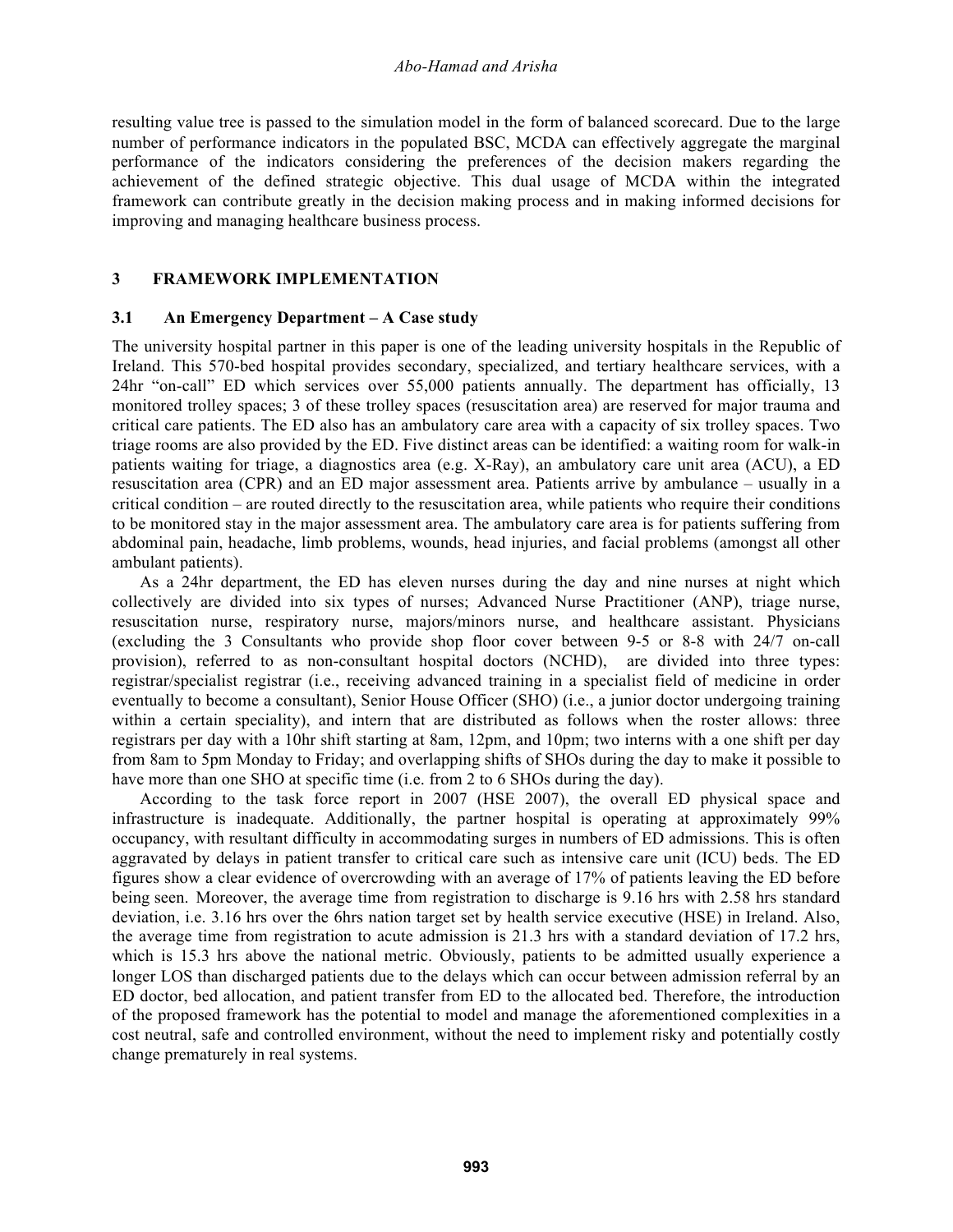## **3.2 Process Mapping**

Upon arrival at the ED and registration, walk-in patients (self-referral or general practitioner (GP) referral) remain in the waiting area to be triaged. When a patients name is called, depending on triage staff availability, the patient is assessed by a triage nurse. Based on the patient's condition and triage assessment, each patient is assigned a clinical priority (triage category) according to the Manchester Triage System (MTS) that is widely used in UK, Europe, and Australia (Cronin 2003). The MTS uses a five level scale for classifying patients according to their care requirements; immediate, very urgent, urgent, standard, and non-urgent. Once a triage category is assigned, the patient may be sent back to the waiting room until a bed or trolley is available in an appropriate treatment area, based on the type and intensity of their care requirements. The patients waiting time depends on the triage category of patient and the availability of both medical staff (i.e. ED physician or advanced nurse practitioner (ANP)) and empty trolleys, which are a prerequisite for a complete and accurate assessment. Following the patients assessment by ED clinician, a decision is made: either the patient is to be discharged or admitted to the hospital. Figure 2 shows a detailed flowchart for patient journey through the ED.



Figure 2: Detailed patient flow through the ED

## **3.3 Balanced Scorecard**

The outcomes of the interviews, focus groups, and quality circles include the agreement on four performance perspectives that formed the ED balanced scorecard: internal ED business processes, learning and growth, patient, and community engagement perspectives (Figure 3). The main objective in the internal *ED business processes perspective* is to improve the ED performance which is driven by layout efficiency, patient throughput, ED productivity, and resources utilization. The HSE performance targets and the national emergency medicine program (EMP) are considered in the c*ommunity engagement perspective*. The performance target of the HSE is that all patients are processed through the ED in 6 hours or less from time of arrival to time of separation (including admission for designated cases). The overarching aim of the EMP is to improve the safety and quality of patient care in EDs and to reduce waiting times for patients.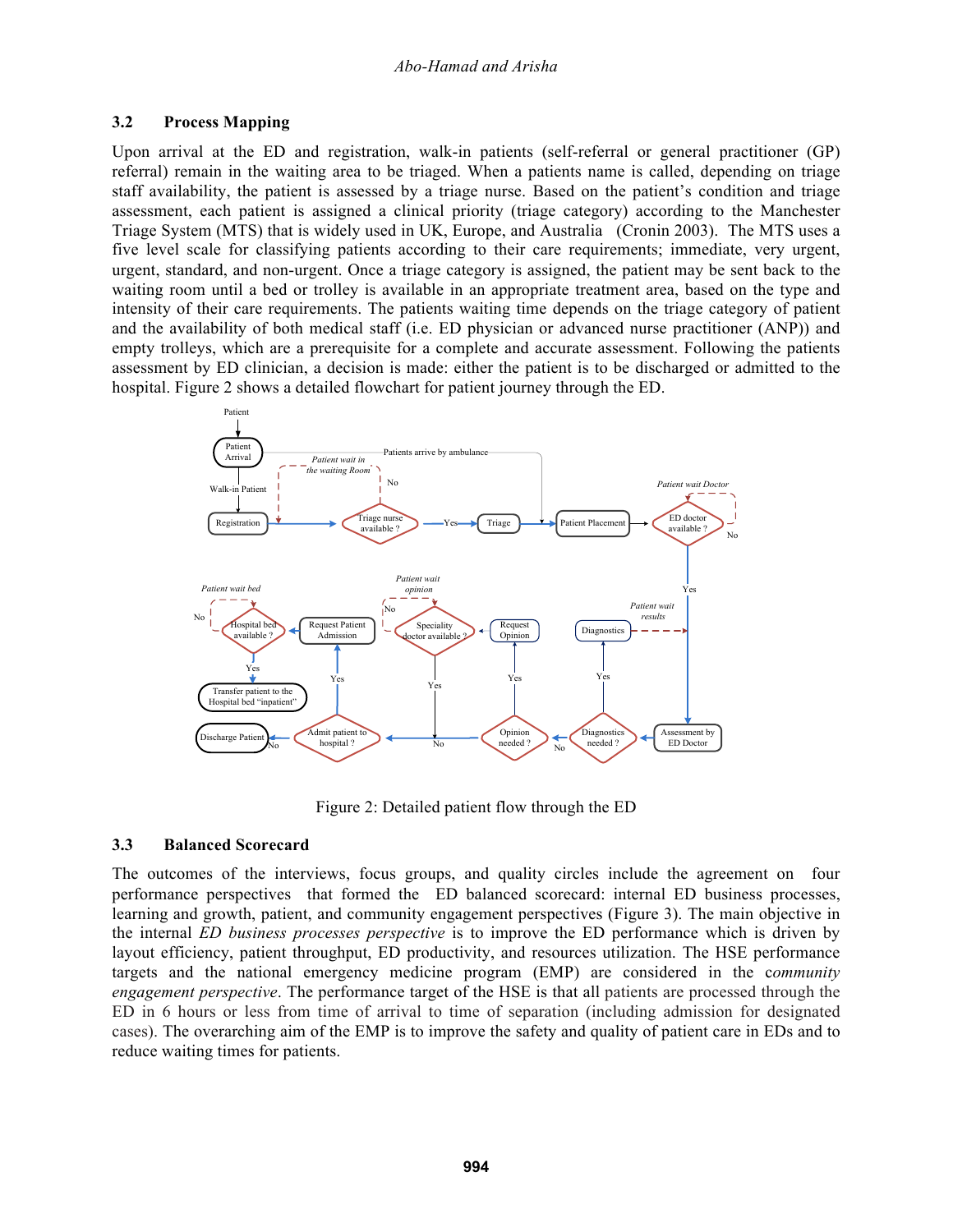

Figure 3: The emergency department balanced scorecard

 Due to the critical role of healthcare professionals, two main performance measures are selected in the *learning and growth perspective*: staff development and staff satisfaction levels. In designing the ED BSC, "*patient*" was selected as a sole perspective and "patient satisfaction" as the main measure for this perspective. The efficiency of internal ED processes impacts the patient satisfaction level, therefore patient average waiting time and patient average length of stay are connected to the patient satisfaction performance measure.

## **3.4 Emergency Department Simulation Model**

Historical patients' records for the ED information system were provided by hospital managers during a 16-month period with a total of 59,986 anonymous patient records. Each patient record describes the following patient-level variables: (1) triage category assigned to patient, (2) patient presenting medical complaint, (3) mode of patient arrival, (4) patient attend date/time, (5) patient triage date/time, (6) date/time patient seen by doctor, and (7) whether the patient left without seen, discharged, or admitted to the hospital. Table 1 shows the grouping of patients subject to their triage category.

| <b>Triage Category</b> | % of Patients | <b>Mode of Arrival</b> |           |  |  |
|------------------------|---------------|------------------------|-----------|--|--|
|                        |               | Walk-in                | Ambulance |  |  |
|                        | $1.1\%$       | $5\%$                  | $95\%$    |  |  |
|                        | $16.5\%$      | 40%                    | 60%       |  |  |
|                        | 58 %          | 61%                    | 39 %      |  |  |
|                        | 23.9%         | 81 %                   | 19 %      |  |  |
|                        | $0.5\%$       | 72 %                   | 28 %      |  |  |

Table 1: Input settings for different control parameters

 For each patient group, an estimation of patient arrival distribution is used to replicate the arrival pattern in the simulation model. From the simulation perspective, the inter-arrival data is required, not the arrival time, which describe the time delay between two consecutive patient arrivals. To do so, the difference between the arrival times of patients was obtained for each group. These inter-arrival times were then grouped into time slots where the relative frequency (i.e., percentage) of each time slot was accumulated and represented in a histogram. This was followed by the determination of a fitted distribution for each inter-arrival histogram. Based on the ED business process model, the designed BSC, and the empirical data analysis, a comprehensive simulation model for the ED was developed. Modules of the simulation model were assigned to represent different activities in the ED. A database was built to save the measured KPIs after each simulation run (i.e., replicate), followed by exporting the populated BSC in a tabular form for future analysis and validation.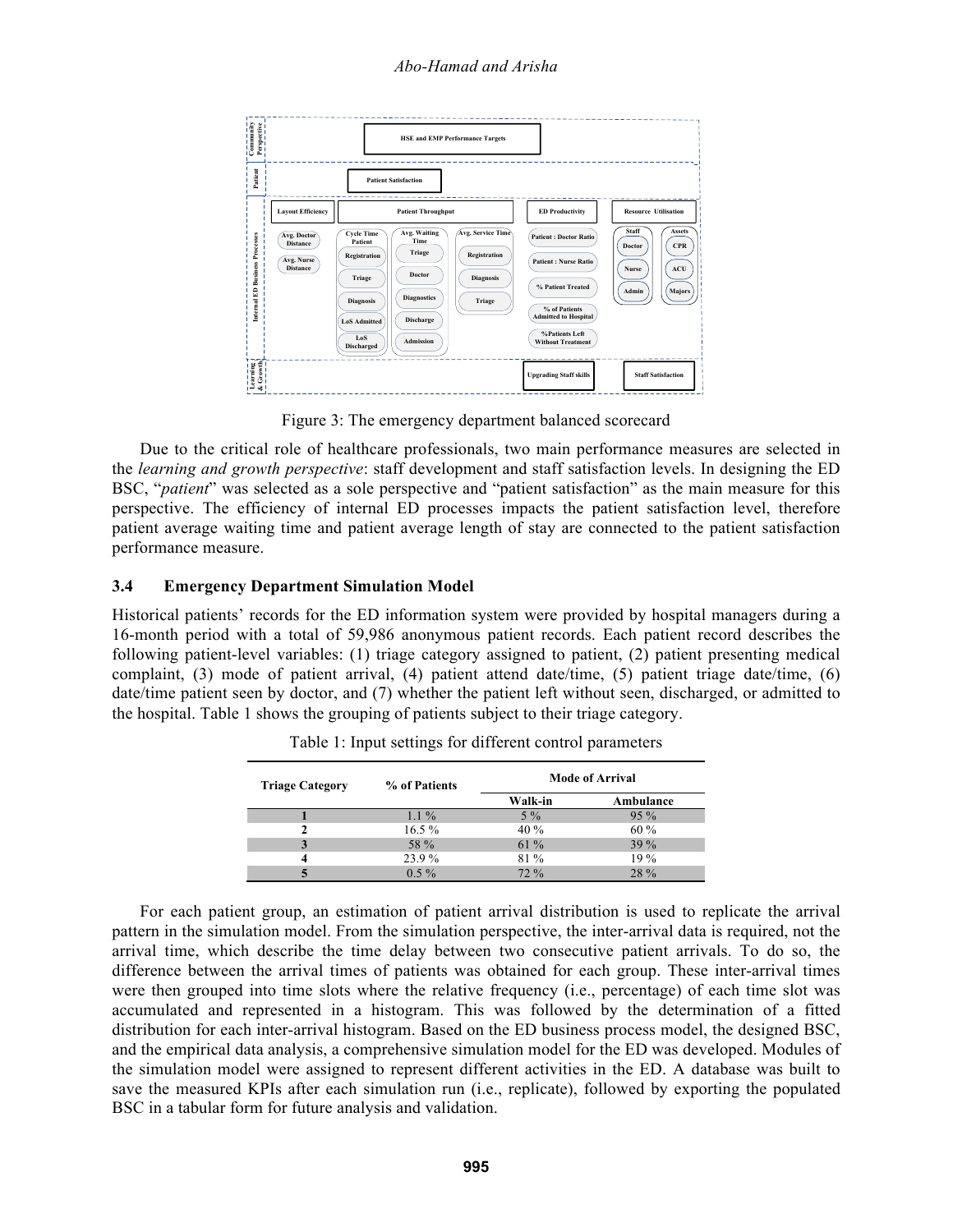To reduce the model development cycle time and to increase the confidence in the simulation model results, the verification and validation were carried out all the way through the development phases of the ED simulation mode. After each model development phase, the model was verified and validated with respect to other previously completed phases. For the verification process, the model logic is verified to ensure that patients follow the correct care path as expected. This was completed by visual tracking of patients using animation option and also by checking intermediate output values such as queue lengths and waiting times between processes. The conceptual model had been documented and validated by circulating the document among ED senior managers and senior nursing staff. All distributions determined from the data and used in the model were validated by using Kolmogorov Smirnov goodness of fit test with a 5% significance level (Massey 1951). The final results of the simulation model have been validated using two techniques; face validation and comparison testing. Face validation is performed by interviewing ED senior managers and nursing staff in order to validate the final results of the simulation model. The second approach was 'Comparison Testing' by comparing the output of the simulation model with the real output of the system under identical input conditions (Balci 1997).

## **4 REAL-TIME STRATEGIES FOR THE EMERGENCY DEPARTMENT**

### **4.1 Key Performance Indicators Selection**

The balanced scorecard developed in the previous section for the ED includes qualitative as well as quantitative measures. Examples of qualitative measures are the patient satisfaction, staff skills upgrading and staff satisfaction. These measures cannot be measured directly in the simulation model. However, these measures are directly related to the performance measures in the "Internal Business Processes" perspective, which are of a quantitative nature and can be directly measured using simulation. Nevertheless, there is redundancy among performance measures in that perspective (i.e., internal ED business process perspective). Moreover, some of the ED measures are of a conflicting nature such as staff utilization and staff satisfaction. Consequently, to narrow down the list of the measures and to achieve the trade-off between conflicting objectives, MCDA tools are used to systematically select the main KPIs. The selection process is based on the simple multi-attribute rating technique (SMART) (Edwards and Barron 1994) to identify the measures and criteria, which are relevant to the decision problem. SMART begins with identifying the alternatives performance measures, and specifying the criteria to be used for evaluating these measures. The SMART procedure is applied to the performance measures in the "Internal ED business processes" perspective; this is because these measures are interrelated with other performance perspectives and measures, such as patient and staff satisfaction indicators.

 Consequently, the 26 performance measures within this perspective are considered the "decision alternatives" for the SMART procedure. Performance measures are then evaluated against the main drivers of the ED performance, namely, layout efficiency, patient throughput, ED productivity, and resource utilization. Within the SMART procedure, criteria are corresponding to these four performance dimensions. Once the criteria and decision alternatives were identified, a value tree was produced as shown in Figure 4a. The root of the tree represents the ED performance, the first level represents the evaluation criteria and finally the second level represents the candidate performance measures.

 The ED managers (three consultants) have been asked to rank the measures against each criterion from most preferred to least preferred (i.e., from best to worst). The degree of agreement among the ED consultants was very high indicating a high level of consistency or inter-rater reliability (Gwet 2008). For each criterion, the ED managers assign a value of 100 for the most relevant measure, while a value of 0 is assigned to the least relevant one, which is an easy scale for decision makers to use (Valiris et al. 2005). For example, the average distance travelled by doctors within the ED is the most relevant to the layout efficiency criterion while the average registration service time is the least relevant for the same criterion.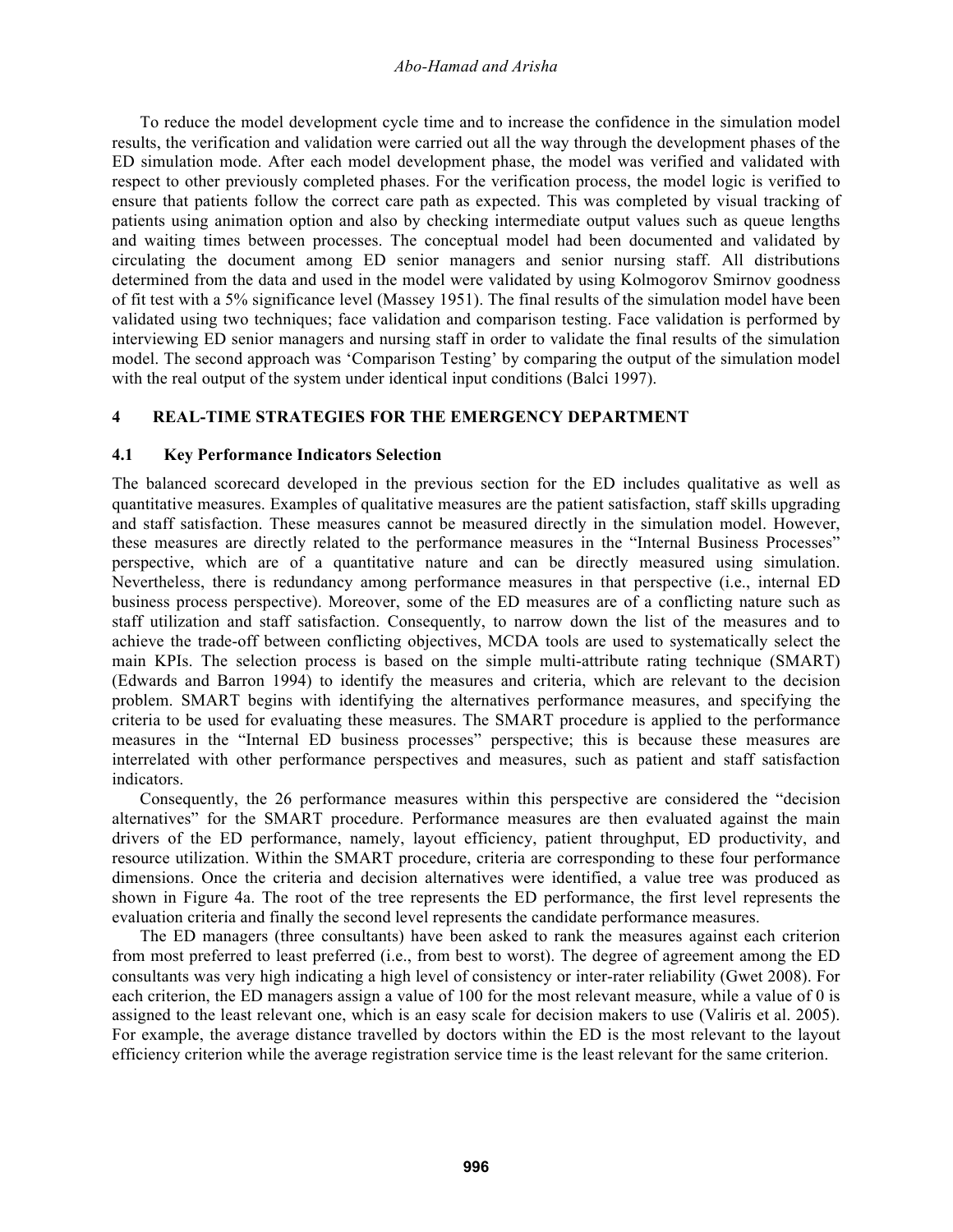

Figure 4: (a) Performance measures value tree, and (b) Selected Key Performance Indicators

 The other set of remaining measures are then rated regarding the most relevant and the least relevant measures and assigned a value ranges from 0 to 100 by the ED manager. Because the evaluation criteria are not equally important, the relative importance of the criteria was ranked by the manager (Table 2a). The normalized weighting is calculated by dividing the value score by the total for all value scores i.e. for rank 1, 100/270 = 0.37. The total score for each alternative is then calculated as the weighted average of the value scores for all criteria for that alternative. For example, for "% of Patients Treated" measure see Table 2b.

Table 2: Performance Criteria Analysis

| Rank | Value<br>Criterion<br>score |     | Normalized<br>weighting | Criterion              | Value Criterion<br>weight<br>score |      | Measure weight |  |
|------|-----------------------------|-----|-------------------------|------------------------|------------------------------------|------|----------------|--|
|      | Patient Throughput          | 100 | 0.37                    | Layout Efficiency      | 50                                 | 0.11 | 5.56           |  |
|      | <b>ED</b> Productivity      | 80  | 0.29                    | Patient Throughput     | 90                                 | 0.37 | 33.33          |  |
|      | <b>Resource Utilization</b> | 60  | 0.22                    | <b>ED</b> Productivity | 100                                | 0.29 | 29.63          |  |
| 4    | Layout Efficiency           | 30  | 0.11                    | Resource Utilization   | 80                                 | 0.22 | 17.78          |  |
|      |                             |     |                         | Total                  |                                    |      | 86.30          |  |

a**-** The relative importance of the evaluation criteria

b**-** Aggregated weights and values for "% of Patients Treated" measure

Table 3 summarizes the final weighted scores for all the measures (alternatives), where the rank of each measure is specified.

Table 3: The final score and rank of performance measure using SMART

| <b>Performance Measures</b>      | <b>Total Score</b> | Rank | <b>Performance Measures</b>     | <b>Total Score</b> | Rank           |
|----------------------------------|--------------------|------|---------------------------------|--------------------|----------------|
| Avg. Doctor Distance             | 70.37              | 8    | Avg. Diagnosis S.T.             | 14.07              | 21             |
| Avg. Nurse Distance              | 67.04              | 9    | Avg. Triage S.T.                | 13.33              | 22             |
| Avg. Registration C.T.           | 33.70              | 16   | Patient to Doctor Ratio         | 80.74              | 3              |
| Avg. Diagnosis C.T.              | 43.70              | 15   | Patient to Nurse Ratio          | 77.78              |                |
| Avg. Triage C.T.                 | 30.37              | 17   | % of Patients Treated           | 86.30              |                |
| Avg. LoS for Discharged Patients | 64.81              | 11   | % of Patients Admitted          | 47.04              | 14             |
| Avg. LoS for Admitted Patients   | 62.22              | 12   | % of Patients Left Without      | 28.89              | 18             |
|                                  |                    |      | Treatment                       |                    |                |
| Avg. Triage W.T.                 | 12.96              | 23   | Doctor Utilization              | 82.59              | $\overline{2}$ |
| Avg. Doctor W.T.                 | 53.33              | 13   | Nurse Utilization               | 80.37              |                |
| Avg. Lab W.T.                    | 6.30               | 26   | Admin. Utilization              | 21.85              | 19             |
| Avg. Admission W.T.              | 17.04              | 20   | <b>CPR</b> Trolleys Utilization | 75.19              | $\overline{7}$ |
| Avg. Discharge W.T.              | 8.89               | 25   | Majors Trolleys Utilization     | 76.30              | 6              |
| Avg. Registration S.T.           | 11.11              | 24   | <b>ACU Trollevs Utilization</b> | 65.19              | 10             |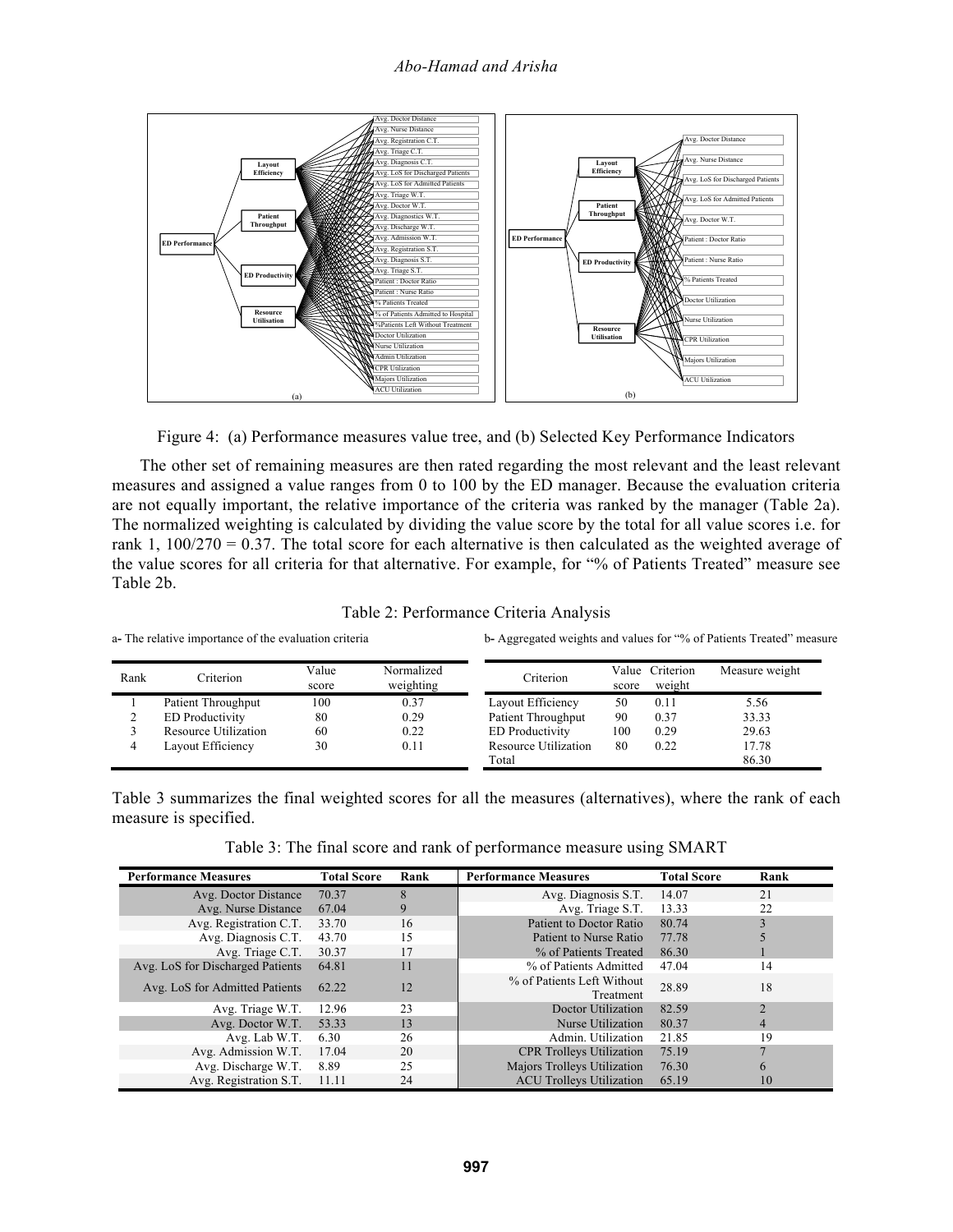Finally, a threshold of 50 for the total score for the measures is set by the ED senior managers for the final set of KPIs (Figure 4b). KPIs are then passed to the simulation model where they are measured and presented as the simulation output.

### **4.2 Scenario Design**

As recommended by the ED the management team, the simulation scenarios were the impact of variation in medical staffing, increasing clinical assessment space and finally assessing the impact of incorporating a 'zero-tolerance' policy regarding exceeding the national 6-hour LOS. Distinct study scenario variables (Table 4) were added to the simulation model and run for a 3 month continuous blocks. The three months was chosen for the stability of ED staffing levels offer this period, according to the ED managers.

|                   |                     | <b>Decision Variables</b>              |                    |
|-------------------|---------------------|----------------------------------------|--------------------|
|                   | <b>Access Block</b> | Physical capacity (number of trolleys) | physician shifts   |
| <b>Base Line</b>  | Yes                 |                                        |                    |
| Scenario 1        | Yes                 | 19                                     |                    |
| <b>Scenario 2</b> | Yes                 | 13                                     | 1 SHO [9pm to 7am] |
| <b>Scenario 3</b> | No                  |                                        |                    |

Table 4: Simulation variables for base scenario and scenario 1, 2, and 3

 The principle variables introduced had increased clinical assessment capacity (extra 6 trolley cubicles), increased clinical assessors (1 Senior House Officer shift at night), and absolute compliance with the national 6 –hour admission target for ED boarders. These scenarios were suggested by the ED senior managers to evaluate the intended new extension of the hospital which will include rebuilding of key parts of the hospital including the ED. Expanding the capacity of the ED may eventually necessitate a corresponding increase in the staffing levels. Therefore, the hospital managers showed their interest to evaluate the impact of capacity expansion and increasing the staffing levels against the effect of unblocking the "access block" from the ED to the hospital.

## **4.3 Results Analysis**

The results of the simulation model showed that adoption of the scenario 3, which is absolute enforcement of the national 6-hour admission target (Table 5) had the greatest impact on the patients average LOS (ALOS) at every stage of the patient journey through the ED, especially amongst patients who are ultimately discharged directly from ED care (48% improvement in avg. LOS).

| Key Performance Indicators (KPIs) |                                                                                                                   |                                 | Capacity Expansion              |                                 | Increasing Staff                |                                      | Zero Tolerance                  |                               |
|-----------------------------------|-------------------------------------------------------------------------------------------------------------------|---------------------------------|---------------------------------|---------------------------------|---------------------------------|--------------------------------------|---------------------------------|-------------------------------|
|                                   |                                                                                                                   |                                 | (Scenario 1)                    |                                 | (Scenario 2)                    |                                      | (Scenario 3)                    |                               |
|                                   | Line                                                                                                              | O/P                             |                                 | O/P                             |                                 | O/P                                  |                                 |                               |
| Patient Throughput                | A.W.T Doctor (hrs)                                                                                                | 2.96                            | 2.50                            | 15%                             | 2.80                            | 5%                                   | 1.80                            | 39%                           |
|                                   | Avg. LOS Dis. Pts. (hrs)                                                                                          | 10.23                           | 8.40                            | 18%                             | 9.80                            | 4%                                   | 5.30                            | 48%                           |
|                                   | Avg. LOS Adm. Pts. (hrs)                                                                                          | 21.30                           | 18.20                           | 15%                             | 19.80                           | $7\%$                                | 5.70                            | 73%                           |
| Resource<br>Utilization           | Doctor Utilization<br>Nurse Utilization<br><b>CPR</b> Utilization<br>Majors Utilization<br><b>ACU Utilization</b> | 81%<br>82%<br>91%<br>94%<br>93% | 84%<br>87%<br>86%<br>82%<br>75% | $4\%$<br>7%<br>6%<br>13%<br>19% | 73%<br>83%<br>91%<br>92%<br>94% | 10%<br>$1\%$<br>$0\%$<br>$2\%$<br>2% | 86%<br>74%<br>87%<br>85%<br>83% | 7%<br>10%<br>5%<br>10%<br>11% |
| Layout Efficiency                 | Avg. Doctor Distance (km/d)                                                                                       | 3.24                            | 3.63                            | 12%                             | 2.83                            | 13%                                  | 3.91                            | 21%                           |
|                                   | Avg. Nurse Distance (km/d)                                                                                        | 6.48                            | 7.32                            | 13%                             | 6.55                            | $1\%$                                | 5.34                            | 18%                           |
| <b>ED</b> Productivity            | Patient: Doctor Ratio                                                                                             | 7.34                            | 7.52                            | 2%                              | 7.14                            | 3%                                   | 7.9                             | 8%                            |
|                                   | Patient: Nurse Ratio                                                                                              | 9.84                            | 10.22                           | $4\%$                           | 10.16                           | 3%                                   | 10.8                            | 10%                           |
|                                   | % Patients Treated                                                                                                | 83%                             | 85%                             | 2%                              | 90%                             | 8%                                   | 96%                             | 16%                           |

Table 5: Simulation results of scenario 1, 2, and 3

 $O/P$ : Simulation output  $\Box$  Increase/decrease relative to the baseline scenario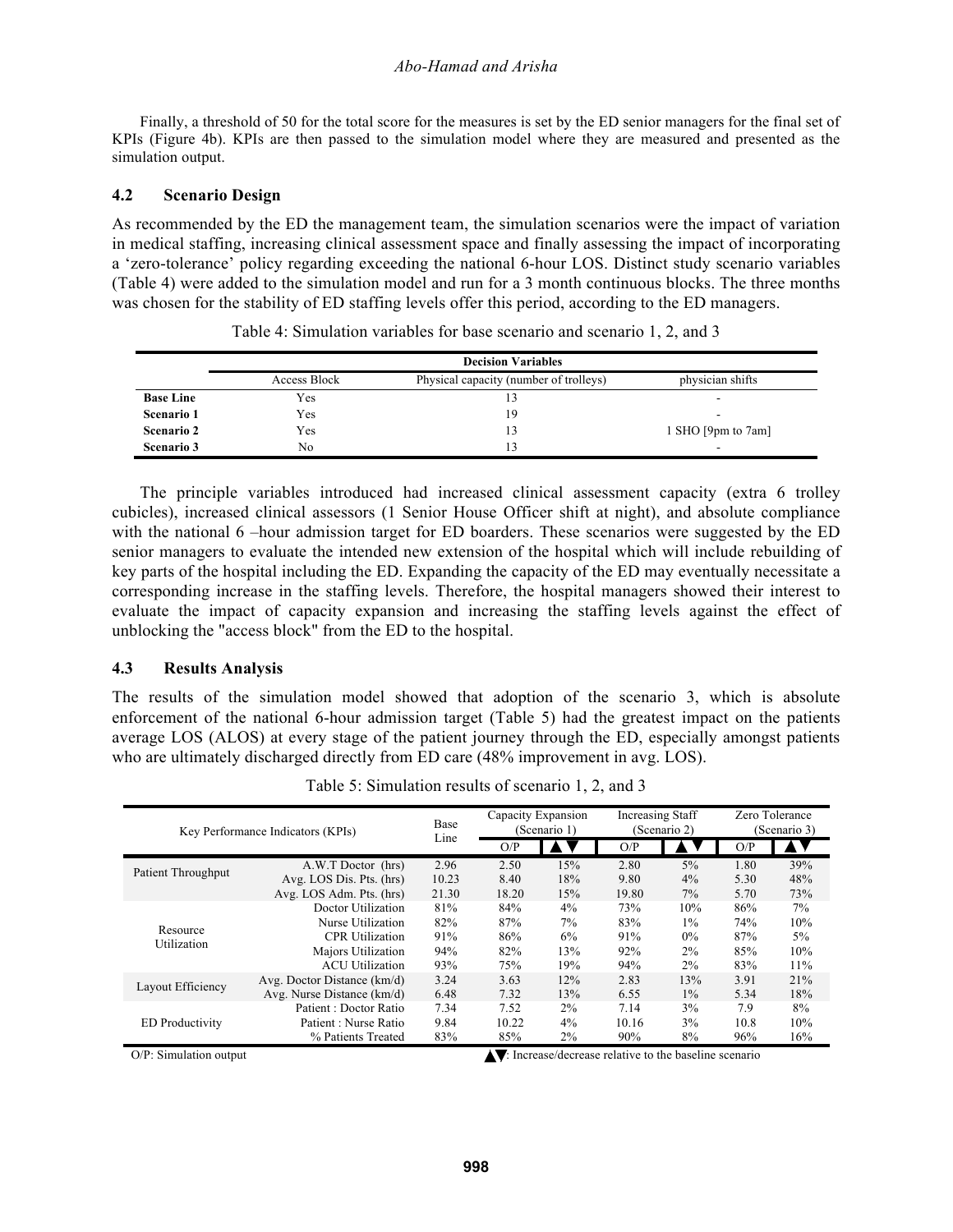Scenarios 1 and 2 resulted in minimal improvements and these changes were not clinically significant or palatable for patients. Scenario 3 reduced an over-reliance on overstretched nursing resources, whilst improving the utility of physicians as well as expected improving the LOS of boarders (i.e. patients waiting to be admitted). The more potentially expensive change Scenarios 1 and 2 had a negligible impact on ED boarding times.

 Analytic hierarchy process (AHP) was then used to evaluate these scenarios considering the ED decision makers preferences. The AHP comparison matrix for the four main performance criteria of the ED and their corresponding weights are represented in Table 6. For simplicity, LE was given as an abbreviation for Layout Efficiency, PT for Patient Throughput, PR for ED Productivity and RU for Resource Utilization.

| criteria |    |       |           |      |                         |            |           |          |            |               |
|----------|----|-------|-----------|------|-------------------------|------------|-----------|----------|------------|---------------|
|          | LE | PT    | <b>PR</b> | RU   | Resulting AHP<br>Weight |            | ALOS Dis. | ALOS Ad. | A.W.T Doc. | AHP<br>Weight |
| LE       |    | 0.125 | 0.167     | 0.25 | 0.046                   | ALOS Dis.  |           | 0.33     |            | 0.304         |
| PT       |    |       |           |      | 0.581                   | ALOS Ad.   |           |          |            | 0.575         |
| PR       | 6  | 0.33  |           |      | 0.285                   |            |           |          |            |               |
| RU       | 4  | 0.167 | 0.33      |      | 0.116                   | A.W.T Doc. | 0.25      | 0.33     |            | 0.121         |

Table 6: Comparison of KPI Performances

b- The comparison matrix for the KPIs of the Patient Throughput criterion

a- The comparison matrix for the main KPIs in ED performance

 A comparison matrix for each criterion in Figure 4(b) was then constructed to obtain the weights of individual KPIs (i.e., the leaves of the performance value tree). Table 6a shows the comparison matrix for the three KPIs that represent the Patient Throughput criterion and their AHP weight. The same process of pair comparison among KPI's for each main criterion was repeated until the last level was reached. Figure 5 shows the final weights for all the levels in the performance value tree.



Figure 5: AHP weighted value tree

 Upon the determining the weights, the acceptable range for each KPI was determined by the ED manager. For example, the utilization of staff – for nurses or doctor – had a range between 50% and 85%. This is to avoid the burnout level of the staff (85%) and at the same time avoid under-utilization of resource. Similarly, the LOS KPI specified a range between 0 and 6 for both admitted and discharged patients; this is to measure the achievement level of each scenario taking into consideration the HSE target (6-hours maximum LOS). Following assigning acceptable ranges, a value function was then used for each individual KPI to describe the importance and desirability of achieving different performance levels of each KPI based on its measurement level from the simulation model. The implementation of the "zero-tolerance" strategy had the greatest impact on the throughput of patients, and on the overall ED performance. Accordingly, the zero-tolerance scenario is clearly a recommended strategy for the ED.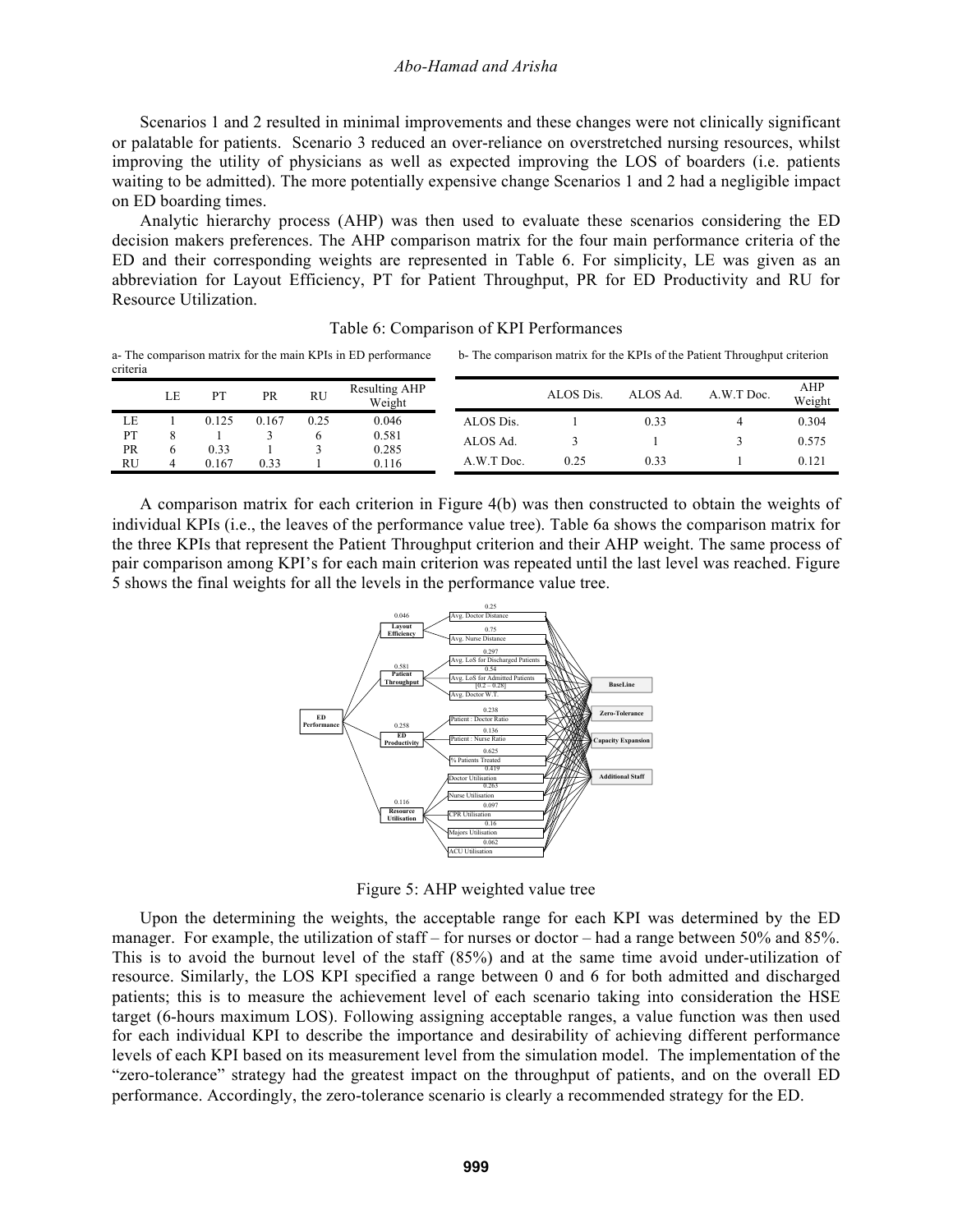The "zero-tolerance" scenario can be implemented by moving patients, who are waiting to be admitted, to a short stay unit or improving the admission/discharge cycle within the hospital. Consequently, any improvement strategy that will not address the access blockage (i.e. scenario 3) will not lead to the desired performance targets. Based on these insights, the hospital senior managers have prioritized improving the admission/discharge planning activities across the hospital over the other expensive solution alternatives.

### **4.4 Sensitivity Analysis**

Recognizing the aspects to which the decision is sensitive enables the ED manager to concentrate on, or possibly reconsider the issues, which may cause changes in the decision. Accordingly, a sensitivity analysis was conducted to explore how the ED performance may change according to each strategy and how sensitive each strategy is to variations in performance measures. Figure 6 shows the sensitivity of proposed scenarios to the variation in ALOS and staff utilization respectively. The increase of the ALOS for the current ED above 6-hrs will deteriorate the performance of the current ED at all levels, which necessitates the addition of more staff and the expansion of the ED at this stage. However, enforcing the 6-hrs target (i.e., zero-tolerance scenario) outperformed these more expensive scenarios (i.e., capacity expansion and additional staff) as shown in Figure 6a. The performance of the current ED will become worse if staff members are over-utilized because they have reached their burnout level (Figure 6b). As indicated in the figure, staff burnout (85% utilization) can be better mitigated by increasing the staffing level on the ED than expanding the physical capacity which does not decrease the staff work load.



Figure 6: (a) The change in ED performance with average LOS for all scenarios (b) ED performance with the burnout level of staff

## **CONCLUSION**

The developed integrated framework brought together scientists and clinicians to resolve many challenges that face healthcare providers and managers at different levels of the decision making process. Through the development of a detailed and comprehensive model that duplicated a real process, managers used a '*what if'* analysis approach to examine solutions. In this way they can enhance decision making by simulating situations that are too complicated to be modeled mathematically. The integrated framework has successfully provided real-time strategies for emergency departments to improve patient care, by improving their internal processes. By applying and analyzing the results, a number of potential performance bottlenecks have been identified. One of the main performance bottlenecks in healthcare systems and especially in hospitals is the access blockage from the ED to the inpatient facilities within hospitals. The lack of coordination among hospitals units resulted in unbalanced utilization of hospital resources which in turn affects the whole care delivery process. Moreover, the prolonged waits for admission from EDs increase total hospital ALOS and also impacts the morbidity of elderly patients. Increasing medical staffing at busy periods might seem intuitively beneficial to overall patient LOS. However, the reduction in LOS for patients awaiting admission is on average of 7%. This potentially expensive change has limited impact on ED boarding time. Similarly, the impact of increasing the clinical assessment capacity was negligible (15%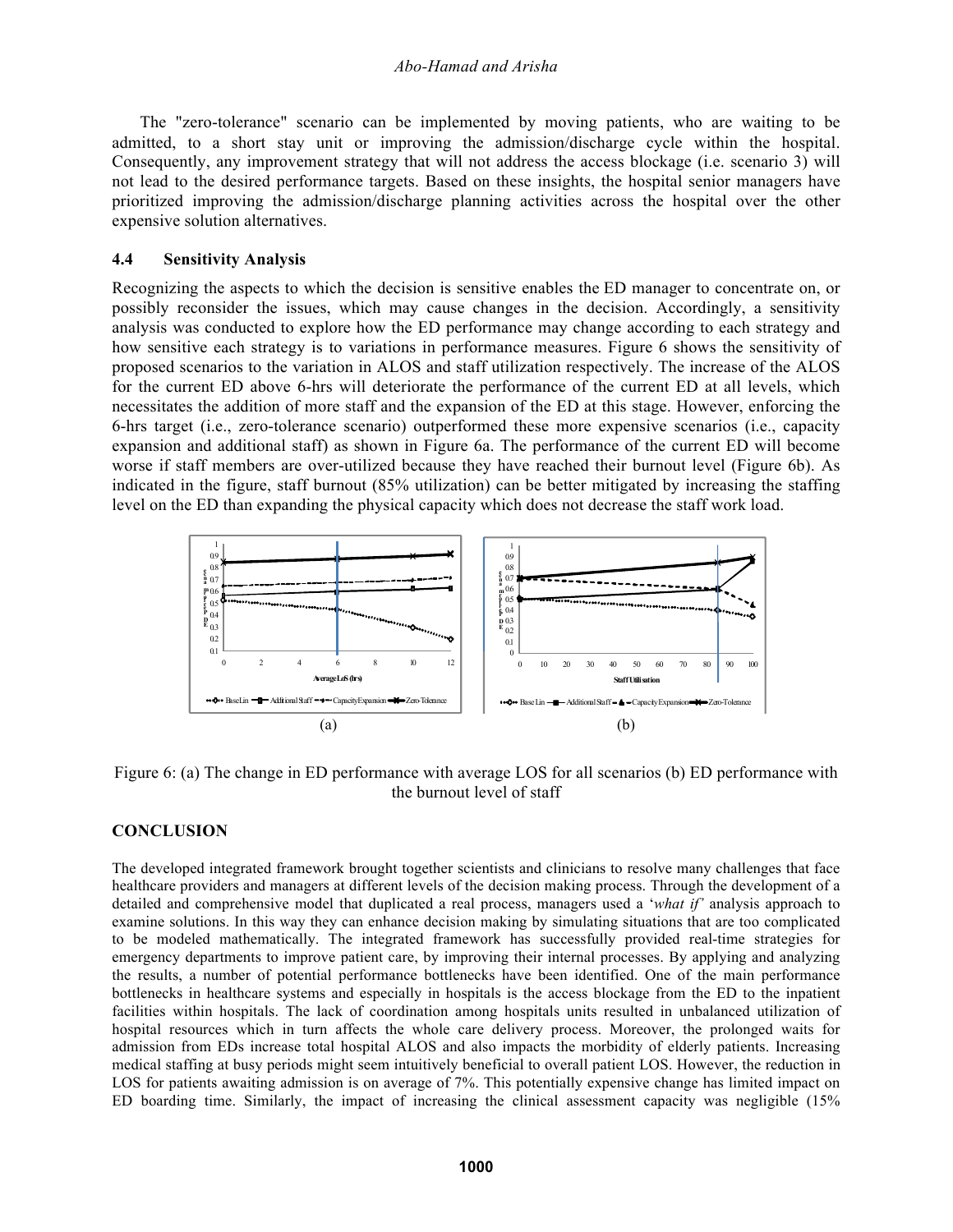decrease) compared to the synchronization of patient flow through the hospital (i.e., enforcing the maximum boarding time from ED to hospital beds). Resolving this performance blockage can free valuable resources (e.g., doctors, nurses, and trolleys) consumed by patients waiting for hospital admission, which in turn reduced ALOS by 48 %. Moreover, the average waiting time was reduced by 39% for patients waiting to be seen by ED clinician, while reducing the over-reliance on overstretched nursing resources, and improving the utility of doctors and nurses by 7% and 10% respectively. The combination of MCDA tools along with simulation and BSC contributed significantly in the decision making process by explicitly dealing with priorities and trade-offs between different performance indicators. Such integration resulted in building a better understanding about the problem structure, the implications of potential corrective actions prior to their actual implementation, and selecting appropriate and informed decisions. Consequently, the integration between simulation modeling, BSC, and MCDA has brought new insights to inform and support the different stages of the decision making process. Therefore, the proposed framework provides a safe and non-disruptive management environment to assess potential process strategies without unnecessary disruption to the healthcare delivery process. Consequently, potentially expensive unsuccessful strategies can be detected prior to their actual implementation.

#### **REFERENCES**

- Ahmed, M. A. and T. M. Alkhamis. 2009. "Simulation Optimization for an Emergency Department Healthcare Unit in Kuwait". *European Journal of Operational Research,* 198**:**936-942.
- Balci, O. 1997. "Verification Validation and Accreditation of Simulation Models." In *Proceedings of the 1997 Winter Simulation Conference,* Edited by S. Andradóttir, K. J. Healy, D. H. Withers and B. L. Nelson, 135 – 141, Atlanta, Georgia, USA: Institute of Electrical and Electronics Engineers, Inc.
- Brailsford, S. and J. Vissers. 2011. "OR in Healthcare: A European Perspective." *European journal of operational research,* 212**:**223-234.
- Connelly, L. G. and A. Bair. 2004. "Discrete Event Simulation of Emergency Department Activity: A Platform for System level Operations Research." *Academic Emergency Medicine,* 11**:**1177-1185.
- Cronin, J. 2003. "The Introduction of the Manchester Triage Scale to an Emergency Department in the Republic of Ireland." *Accident and Emergency Nursing,* 11**:**121-125
- Dittus, R. S., R. W. Klein, D. J., Debrota, M. A. Dame, and J. F. Fitzgerald. 1996. "Medical Resident Work Schedules: Design and Evaluation by Simulation Modeling." *Management Science***,** 891-906.
- Dyer, J. S., P. C. Fishburn, R. E. Steuer, J. Wallenius, and S. Zionts. 1992. "Multiple Criteria Decision Making, Multiattribute Utility Theory: The Next Ten Years." *Management Science,* 38:645-654.
- Edwards, W., and F. H. Barron. 1994. "SMARTS and SMARTER: Improved Simple Methods for Multi attribute Utility Measurements." *Organizational Behavior and Human Decision Processes*, 60:306-325
- Eldabi, T., R. Paul, and T. Young. 2006. "Simulation Modelling in Healthcare: Reviewing Legacies and Investigating Futures." *Journal of the Operational Research Society,* 58**:**262-270.
- Gwet, K. L. 2008. "Computing Inter Rater Reliability and its Variance in the Presence of High Agreement." *British Journal of Mathematical and Statistical Psychology,* 61**:**29-48.
- HSE 2007. Emergency Department Task Force Report. Available via  $\langle$ http://www.hse.ie/eng/services/Publications/services/Hospitals/HSE\_Publications/Emergency\_Department\_Ta sk Force Report .pdf> [accessed April 10, 2012].
- Ingolfsson, A., E. Erkut, and S. Budge. 2003. "Simulation of Single Start Station for Edmonton EMS." *Journal of the Operational Research Society,* 54**:**736-746.
- Ismail, K., W. Abo-Hamad, A. Arisha. 2010. "Integrating Balanced Scorecard and Simulation Modeling to improve Emergency Department Performance in Irish Hospitals." In *Proceedings of the 2010 Winter Simulation Conference,* Edited by B. Johansson, S. Jain, J. Montoya-Torres, J. Hugan, and E. Yücesan, Baltimore, Maryland: Institute of Electrical and Electronics Engineers, Inc.
- Kaplan, R. S., and D. P. Norton. 1992. "The Balanced Scorecard–Measures That Drive Performance." *Harvard Business Review,* 70**:**71-79.
- Kaplan, R. S. and D. P. Norton. 2001. "Transforming the Balanced Scorecard from Performance Measurement to Strategic Management: Part I." *Accounting Horizons,* 15:87–104.
- Kim, S. C., I. Horowitz, K. Young, and T. A. Buckley. 1999. "Analysis of Capacity Management of the Intensive Care Unit in a Hospital." *European Journal of Operational Research,* 115**:**36-46.